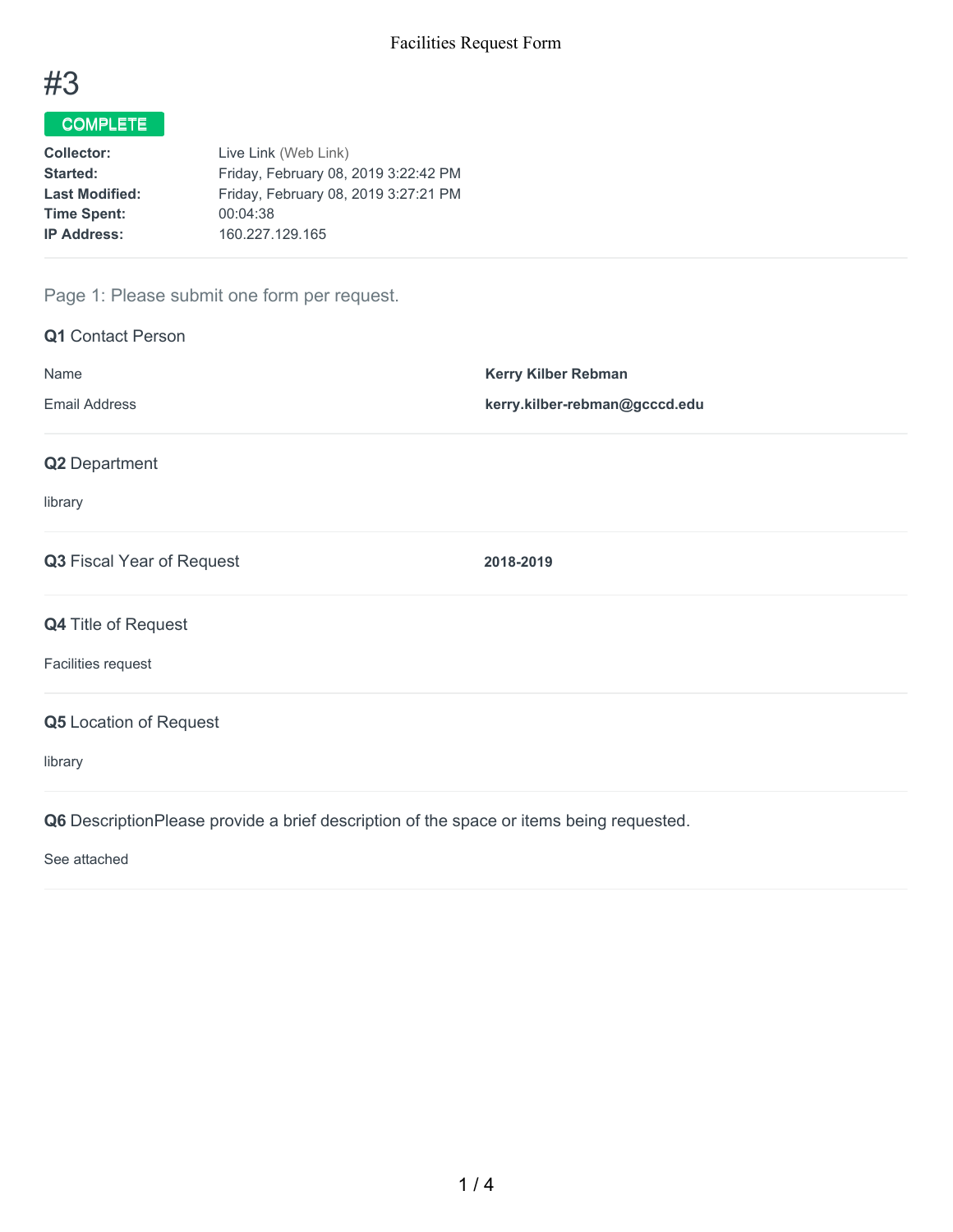### Facilities Request Form

**Q7** Please provide the justification for the request, discussing the following: How will the request (and associated program review goal) support the College's mission and strategic priorities? Does the request address any health, safety, or security issues? Ir so, please describe them. What do program or service area data indicate with regard to growth in increased demand for services? How will the request advance the continuous quality improvement of the department or work area?

Student need a comfortable and safe place to study.

1. Location Requested Repair or Modification

Library – C Building The one and only elevator in the library is old. When it needs repairs, OTIS, the elevator company, says the parts are difficult to find which take weeks for them to arrive. An entire new elevator is needed. It is important to note that the main collection, computers, and group study rooms are all located on the second floor. The elevator is the only way for students, faculty and other patrons with disabilities to access these resources.

Library – C Building Reseal the outside windows of the two group study rooms that face the grand lawn. This will require a lift. On rainy days we find water on the indoor ledge of the windows.

Library – C Building Install keycard access on door between C-122 and the back area that houses several staff offices (C-127, C-122, etc.). We have had issues where students learn they can go out this side door and avoid the security gate, which means a loss of often expensive resources. Note – the door has been adjusted but it is still difficult to lock and unlock and is difficult to use. Also, even if we lock it, it can still be opened with a push.

Library – C Building Replace the lighting on the second floor of the library with LED lighting. There are currently 8 lights that are out in the ceiling on the second floor of the library, two (2) over the OPACs, three (3) over the stairwell and 3 in the stacks/seating area. (The lights are in the round receptacles, NOT the rectangle fluorescent lights). Maintenance usually waits until there are a good amount of these lights out to make it worth their while to bring in the hydraulic lift to replace them, especially the ones over stairwell since they have to build a scaffold to reach the lights in those receptacles. Having LED lights would hopefully mean they would last longer and need to be replaced less often.

Library – C Building Address temperature control issues in the library. For instance, can you rebalance the A/C? Can a thermostat be installed in the Circulation area so that space can be better controlled?

Library C-219 C-219 - The Library Living Room: Study area for students. This space used to house computers but after the flood the computers were too old to put back in the room. We would like to turn this into a "wireless / mobile device" space where students can bring their laptops, cell phones, etc. and plug in to study. We would like the electrical polls removed from the center of the room.

Library C-210 and C-223 We would like the old blinds removed and have them replaced with shades similar to what is in C-145.

| $\mathbf{1}$             |                               |
|--------------------------|-------------------------------|
| Page 2                   |                               |
| <b>Q9</b> Contact Person |                               |
| Name                     | kerry Kilber-Rebman           |
| <b>Email Address</b>     | kerry.kilber-rebman@gcccd.edu |

**Q8** What is the estimated one-time cost of the request?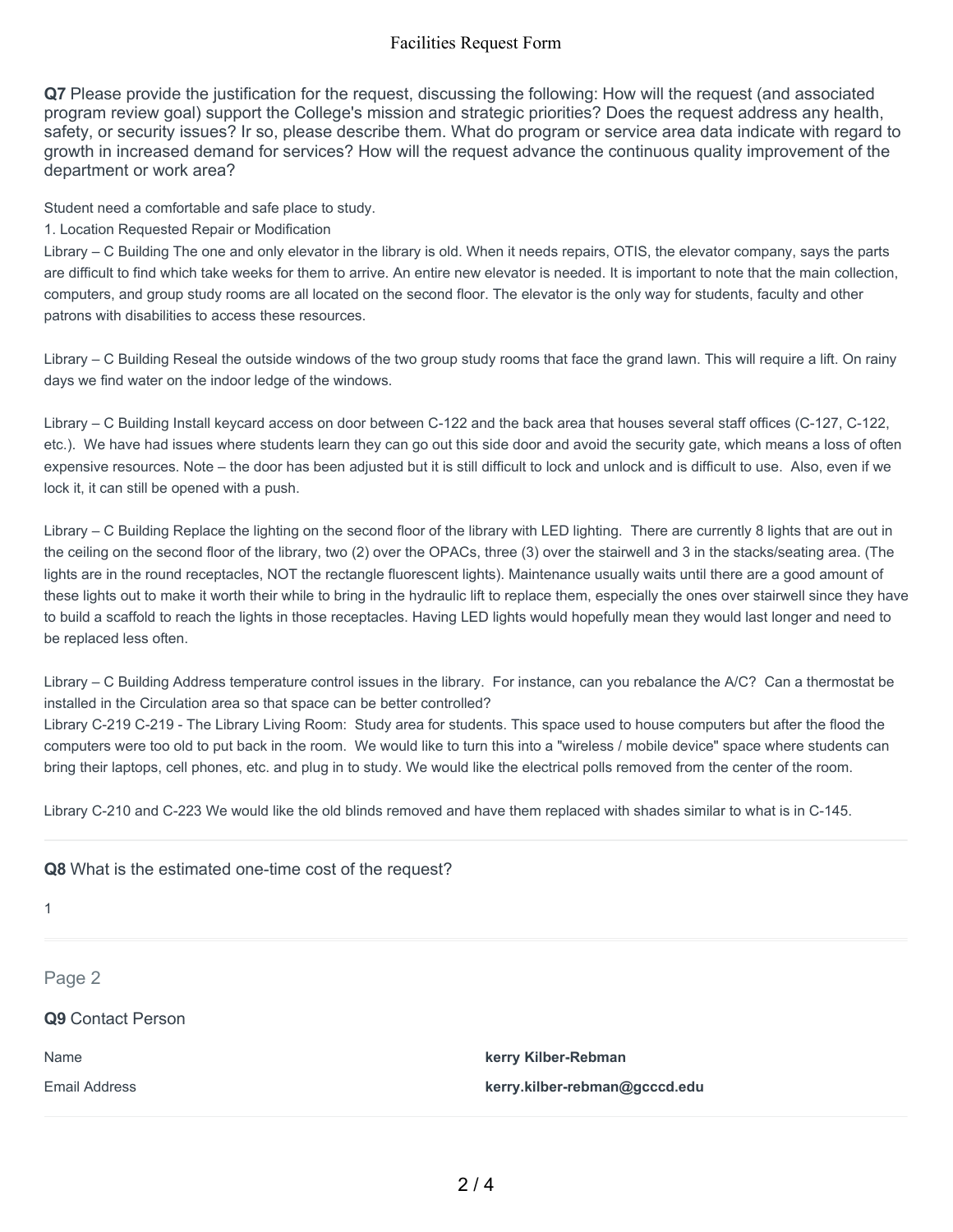## **Q10** Department

library

#### **Q11** Fiscal Year of Request **2018-2019**

#### **Q12** Title of Request

Library repairs

#### **Q13** Location of Request

library

#### **Q14** DescriptionPlease provide a brief description of the space or items being requested.

#### 1. Location Requested Repair or Modification

Library – C Building The one and only elevator in the library is old. When it needs repairs, OTIS, the elevator company, says the parts are difficult to find which take weeks for them to arrive. An entire new elevator is needed. It is important to note that the main collection, computers, and group study rooms are all located on the second floor. The elevator is the only way for students, faculty and other patrons with disabilities to access these resources.

Library – C Building Reseal the outside windows of the two group study rooms that face the grand lawn. This will require a lift. On rainy days we find water on the indoor ledge of the windows.

Library – C Building Install keycard access on door between C-122 and the back area that houses several staff offices (C-127, C-122, etc.). We have had issues where students learn they can go out this side door and avoid the security gate, which means a loss of often expensive resources. Note – the door has been adjusted but it is still difficult to lock and unlock and is difficult to use. Also, even if we lock it, it can still be opened with a push.

Library – C Building Replace the lighting on the second floor of the library with LED lighting. There are currently 8 lights that are out in the ceiling on the second floor of the library, two (2) over the OPACs, three (3) over the stairwell and 3 in the stacks/seating area. (The lights are in the round receptacles, NOT the rectangle fluorescent lights). Maintenance usually waits until there are a good amount of these lights out to make it worth their while to bring in the hydraulic lift to replace them, especially the ones over stairwell since they have to build a scaffold to reach the lights in those receptacles. Having LED lights would hopefully mean they would last longer and need to be replaced less often.

Library – C Building Address temperature control issues in the library. For instance, can you rebalance the A/C? Can a thermostat be installed in the Circulation area so that space can be better controlled?

Library C-219 C-219 - The Library Living Room: Study area for students. This space used to house computers but after the flood the computers were too old to put back in the room. We would like to turn this into a "wireless / mobile device" space where students can bring their laptops, cell phones, etc. and plug in to study. We would like the electrical polls removed from the center of the room.

Library C-210 and C-223 We would like the old blinds removed and have them replaced with shades similar to what is in C-145.